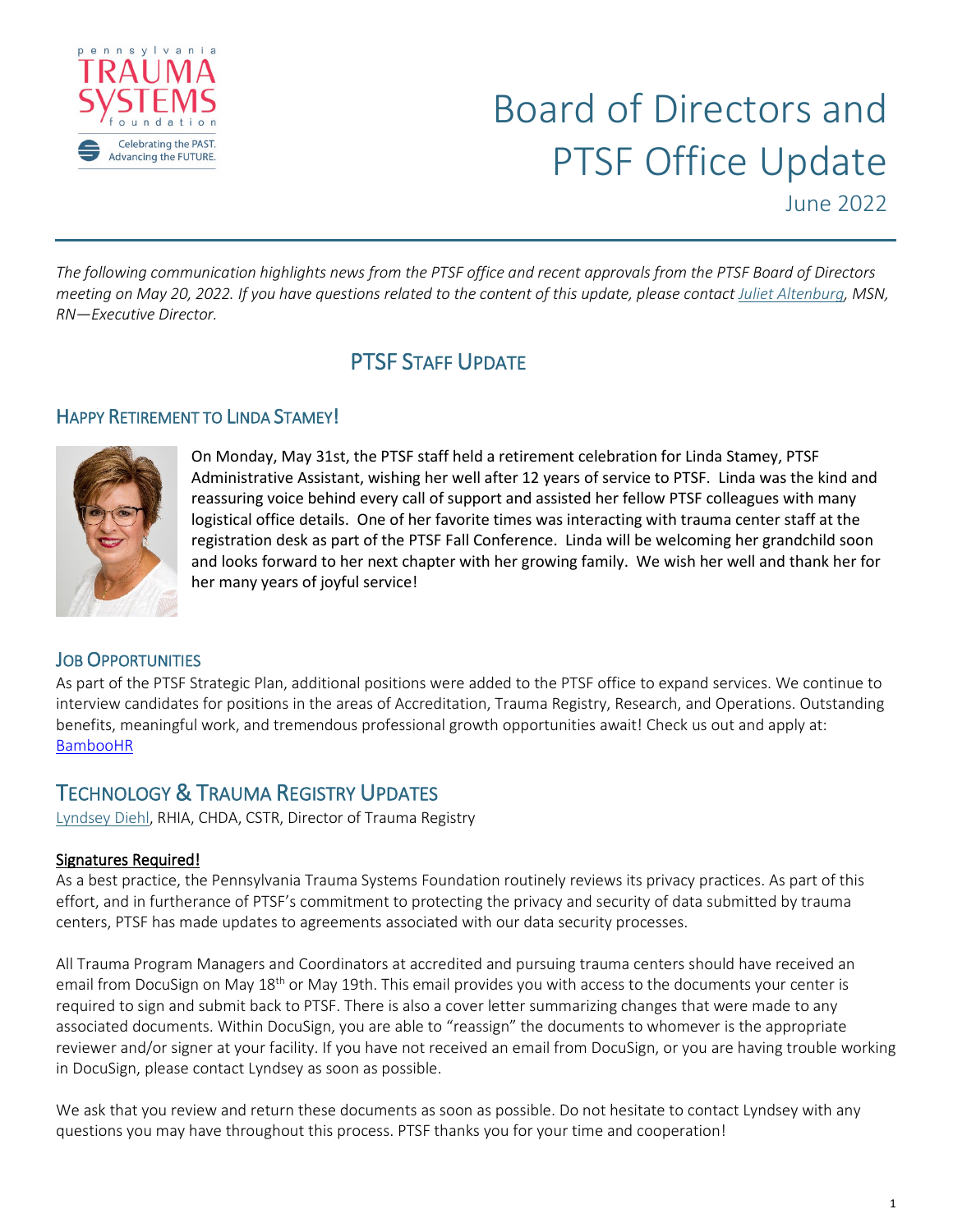

#### 2022 Mid-Year Patch

A software patch to correct identified issues and errors within the registry software is currently being developed. The patch is scheduled to be released at the end of June. Further information will be distributed by PTSF and ESO staff in the coming months.

### COMMITTEE UPDATES

STANDARDS OF ACCREDITATION COMMITTEE Committee Chair: Kimberly Gorman, DNP, AG-ACNP-BC, CNL, CCRN, CNRN, TCRN Board Committee Vice Chair: Patrick Kim, MD PTSF Staff liaison: [Darlene Gondell,](mailto:dgondell@ptsf.org) MSN, RN, CCRN-K, CNRN, TCRN, Manager of Accreditation

The Standards Committee and PTSF Board of Directors approved the following changes and clarifications to the Standards of Accreditation.

#### Standard 10: Physicians

- Revised the Level IV Trauma Center General Surgery Standards to be dependent on the level of participation in the care of the injured patients. The hospital will determine if General Surgeons will not participate, will participate as a Trauma Service, or participate as subspecialty consultants.
	- o General Surgeons are considered a Trauma Service if they meet at least 1 of the following: involved in trauma activations, admitting injured patients, and/or performing operative care to injured patients (except wound management). General Surgery as a Trauma Service must have 24/7/365 coverage, and each General Surgeon must maintain board certification/eligibility, ATLS, and 50% attendance at the Multidisciplinary Peer Review meeting.
	- o General Surgeons are considered a subspecialty consultant service if they meet all of the following: not involved in trauma activations, not admitting injured patients, and not performing operative care to injured patients. General Surgeons can be consulted and utilized for wound management, wound debridement, and external hematoma management. General Surgery as a subspecialty consultant service must have 24/7/365 coverage, assign 1 Liaison to attend 50% of the Multidisciplinary Peer Review meeting, and each General Surgeon must maintain board certification/eligibility.
	- o This is an optional addition, effective immediately.
- Clarified that Other Surgical Specialties (#12) and Other Non-Surgical Specialties (#13) at Adult Level I-III Trauma Centers and Pediatric Level I-II Trauma Centers must have 24/7/365 call schedules without gaps in coverage.
	- o This clarification is effective immediately.
- Clarified the expectation for the surgical specialist Oral/Maxillofacial Surgery at Adult and Pediatric Level I-II Trauma Centers. Revised the verbiage to: Craniofacial Expertise.
	- o Level I Trauma Centers must have surgeons with Craniofacial Expertise capable to diagnose and manage acute facial fractures of the entire craniomaxillofacial skeleton, including the skull, cranial base, orbit, midface, and occlusal skeleton.
	- o Level II Trauma Centers must have surgeons with Craniofacial Expertise and may transfer highly complex/low-volume patients as needed. Clarified if highly complex/low-volume patients will be transferred from Level II Trauma Centers, a transfer plan and PIPS review of all patients transferred must be in place.
	- o Call coverage can be a combination of a single specialty or multiple specialties from the following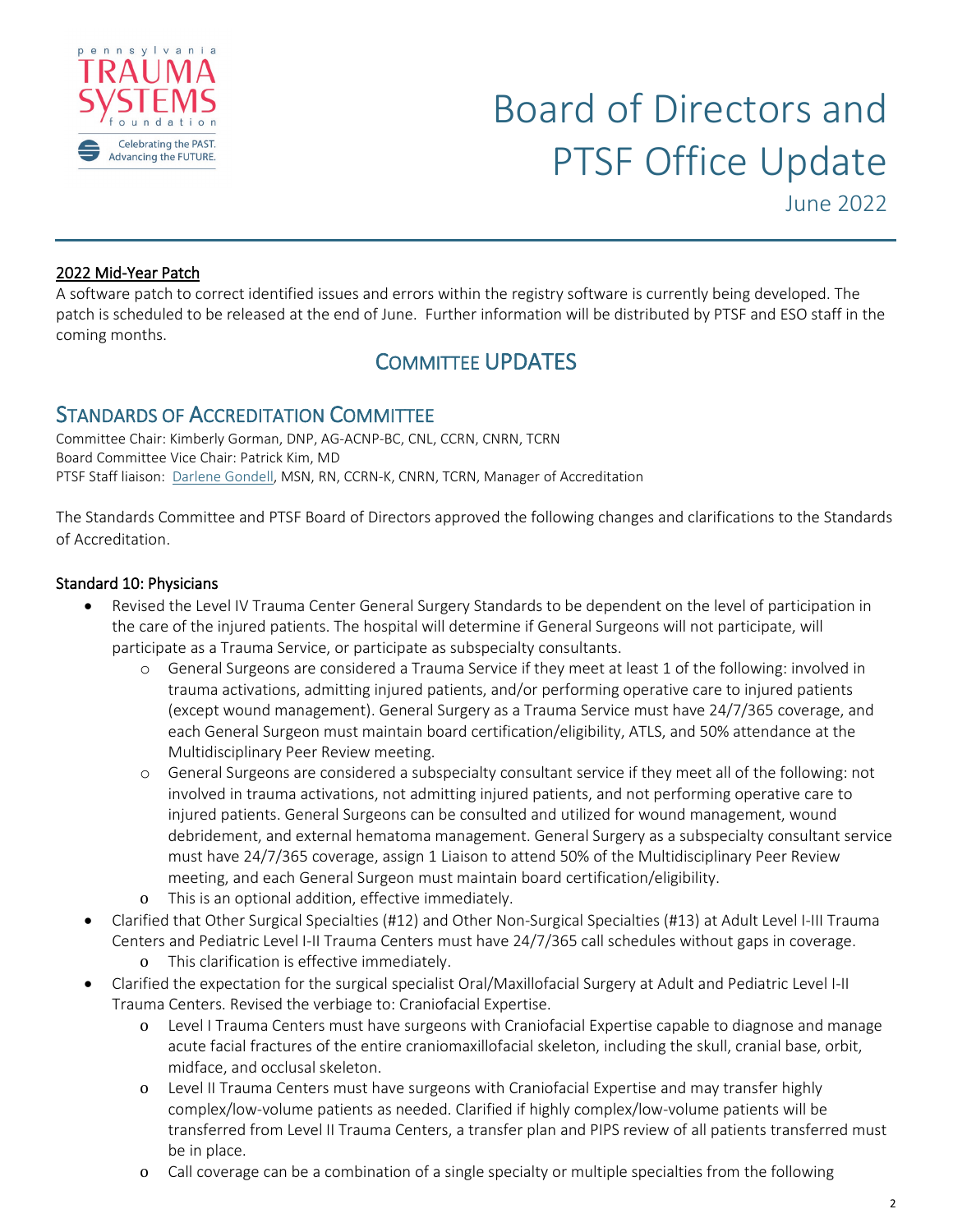

specialists: Otolaryngology, Oral Maxillofacial Surgery, and Plastic Surgery.

- o This clarification is effective immediately.
- Added the surgical specialty of Replantation Expertise. Adult and Pediatric Level I-II Trauma Centers must have either 24/7/365 coverage of Replantation Expertise or have a triage and transfer plan in place with a Trauma Center with Replantation Expertise. Physicians providing Replantation Expertise must be capable of replanting a severed limb, digit or other body part (for example, ear, scalp, or penis), including critical revascularization or care of a mangled extremity. The triage and transfer plan should ensure optimal care with a view toward minimizing time to replantation.
	- o This surgical specialist addition is optional therefore effective immediately.

### Standard 10: Physicians & Standard 23: Radiology

- Revised the response expectation for Intervention Radiology at Adult and Pediatric Level I-II Trauma Centers. The response expectation is 60 minutes from the time of request to arterial puncture in endovascular or interventional radiology procedures for hemorrhage control. Added that interventional procedures can be performed by Neurosurgeons, Neurologists and Cardiologists who are credentialed and capable to function in the role.
	- o Expected compliance by 1.1.24. Prior to 1.1.24 either parameter will be accepted:
		- 30 minutes from time of request to time of arrival at the bedside
		- 60 minutes from time of request to time of arterial puncture to signify the start of the procedure
	- o On and after 1.1.24 the only acceptable parameter will be 60 minutes from time of request to time of arterial puncture to signify the start of the procedure.

### Standard 10: Physicians, Standard 16: Emergency Department & Standard 17: Operating Room

- Added that Level IV Trauma Centers with Orthopedic Surgery involved in the care of the injured patient must have at least 1 intra-compartmental pressure monitoring device in the hospital.
	- o Expected compliance by 6.1.2023.

### Standard 23: Radiology

- Revised the expectation at Adult Level I-III Trauma Centers and Pediatric Level I-II Trauma Centers for Magnetic Resonance Imaging (MRI) response for emergent tests. An emergent MRI test is expected to be initiated (test start time of first scan/slice) within 2 hours of request. The Trauma Program must define the parameters of an emergent test based on level of acuity and monitor compliance.
	- o This revision is effective immediately.
- Removed the expectation for Adult and Pediatric Level I-II Trauma Centers to have Nuclear Scanning available 24 hours a day with a maximum response time of 30 minutes for emergent/immediate response.
	- o This revision is effective immediately.

### Standard 24: Collaborative Services

- Added the requirement at Adult Level I-III Trauma Centers and Pediatric Level I-II Trauma Centers to have an affiliation with an organ procurement organization (OPO).
	- o This addition is effective immediately.

The American College of Surgeons (ACS) published the updated Resources for Optimal Care of the Injured Patient on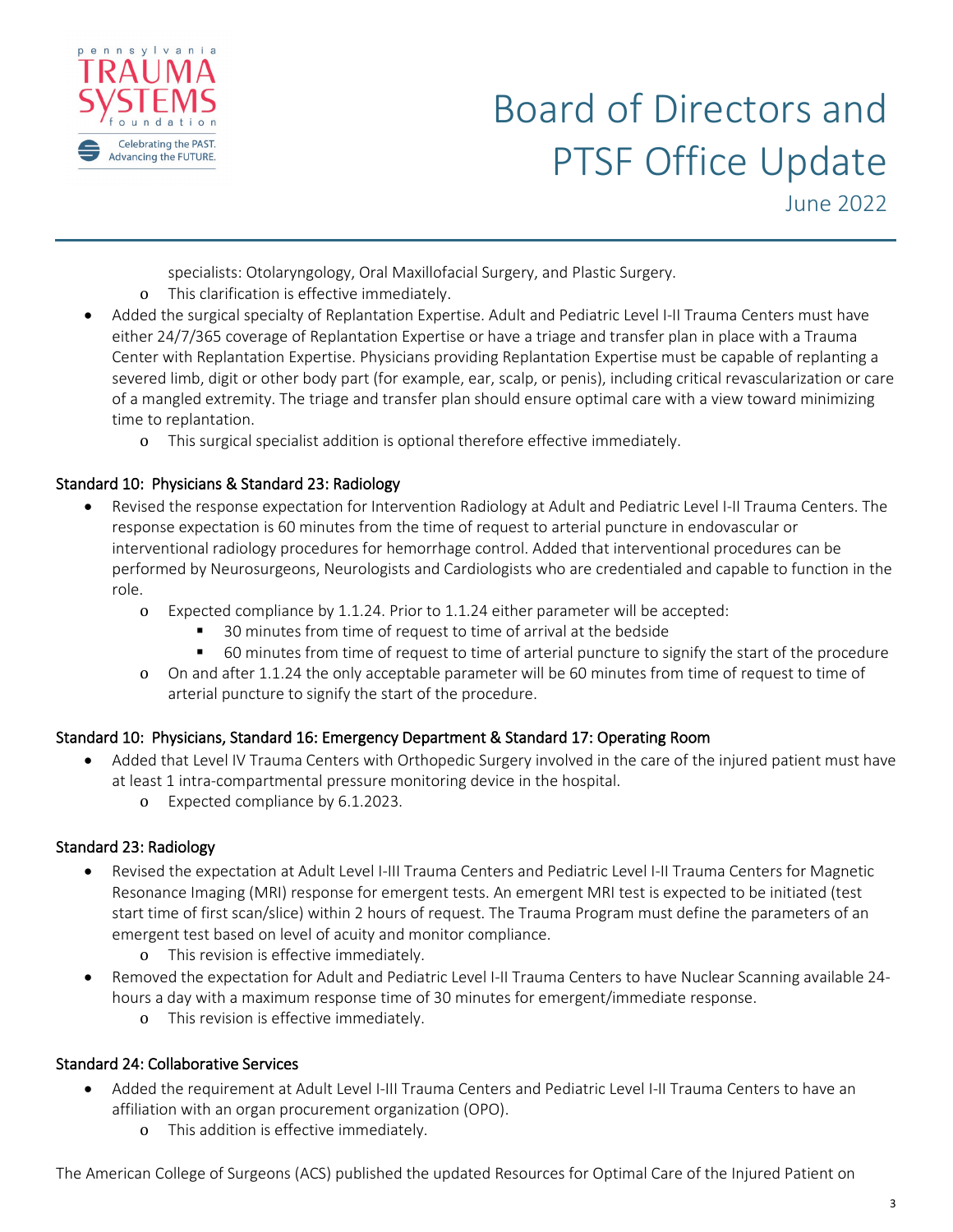

March 21, 2022. The PTSF Standards Committee is reviewing the updated ACS Manual and providing recommendations for updating the PTSF Standards to the Board of Directors. Many of the changes listed above are from this process. Reviewing and updating the PTSF Standards will take time and will be completed across multiple Standards Committee Meetings and Board Meetings. Pennsylvania Trauma Centers do not need to make any changes at their institution based on the updated ACS Manual. Any update in PTSF Standards of Accreditation and the timeframe for compliance will be communicated to all Pennsylvania Trauma Centers in future Board Updates.

The revised Standards of Accreditation will be available on the PTSF web site (dated 6.15.2022) with additional details. Please contact Darlene Gondell at [dgondell@ptsf.org](mailto:dgondell@ptsf.org) with any questions or comments. Requests for Standards Committee topic discussion (for example, suggested new standard or clarification of current standard) should be submitted via this [form](https://forms.office.com/Pages/ResponsePage.aspx?id=ai2fLWbMJUejZ0DMQVpLDGLPxMlLgOdCpStY8DFR-rhUNEg0UlNNREFNOFJOTE9aT1hOQTFJVDFITC4u) by July  $15^{th}$ . The next Standards Committee meeting is August  $15^{th}$ .

## TRAUMA SYSTEM DEVELOPMENT COMMITTEE Committee Chair: William Hoff, MD

PTSF Staff Liaison[: Anna Over,](mailto:aover@ptsf.org) MSN, RN, TCRN, EMT-I, Manager of Trauma Center Development

The Hospital and Health System Association of PA presented a legislative update to members of the committee on June 2, 2022. The session was recorded and can be accessed at this link[: https://bit.ly/3NjkwZ4](https://bit.ly/3NjkwZ4). Committee efforts at performing outreach to hospitals in rural underserved areas of PA are paused this year due to continued hospital strain and staff shortages. It is hoped that next year those outreach efforts can resume.

# **OUTCOMES COMMITTEE**<br>Board Committee Chair: Denise Torres, MD

Committee Vice-Chair: Jill Volgraf, MSN, RN PTSF Staff Liaisons:

- [Rebecca Geyer,](mailto:rgeyer@ptsf.org) MSN, RN, TCRN, Director of Performance Improvement
- [Gabrielle Wenger,](mailto:gwenger@ptsf.org) RHIT, CPC, CAISS, CSTR, Trauma Registry Auditor

The Outcomes Committee will be hosting an educational statewide webinar to review changes that will be coming to the PaV5 software with the mid-year patch. This educational webinar (June 28, 1-2pm) will review changes to the software and requirements, as defined in Policy TO-100: Timeliness of Submission to the Outcomes Central Site. As you may recall, the timeframe for Outcomes submissions has once again been waived for 2022, and the Outcomes Committee has been working to better define the statement within the policy that reads, "All issues in addition to the death will be reviewed with the taxonomy classification system." It has been recognized that the term *Taxonomy* is used often and in multiple areas throughout our systems. It has been the goal to better define what is required, and to make the expectations for documenting those requirements clearer. Please watch for more announcements coming about the educational webinar and the mid-year patch to stay up to date with these changes. We invite any trauma program staff, specifically PI Coordinators, to participate in this webinar, or to review the recorded content once it is posted to the PTSF website. Calendar invites, including the weblink, will be sent to TPMs and PICs, and we encourage you to forward that invitation to others in your trauma center that are interested.

### Educational webinar on Policy TO-100 and Taxonomy requirements

Connect on June 28, 1-2pm at: <https://us06web.zoom.us/j/88963398182?pwd=Yk9lV3VRTCtxZWY1czhid1pQNW9yQT09>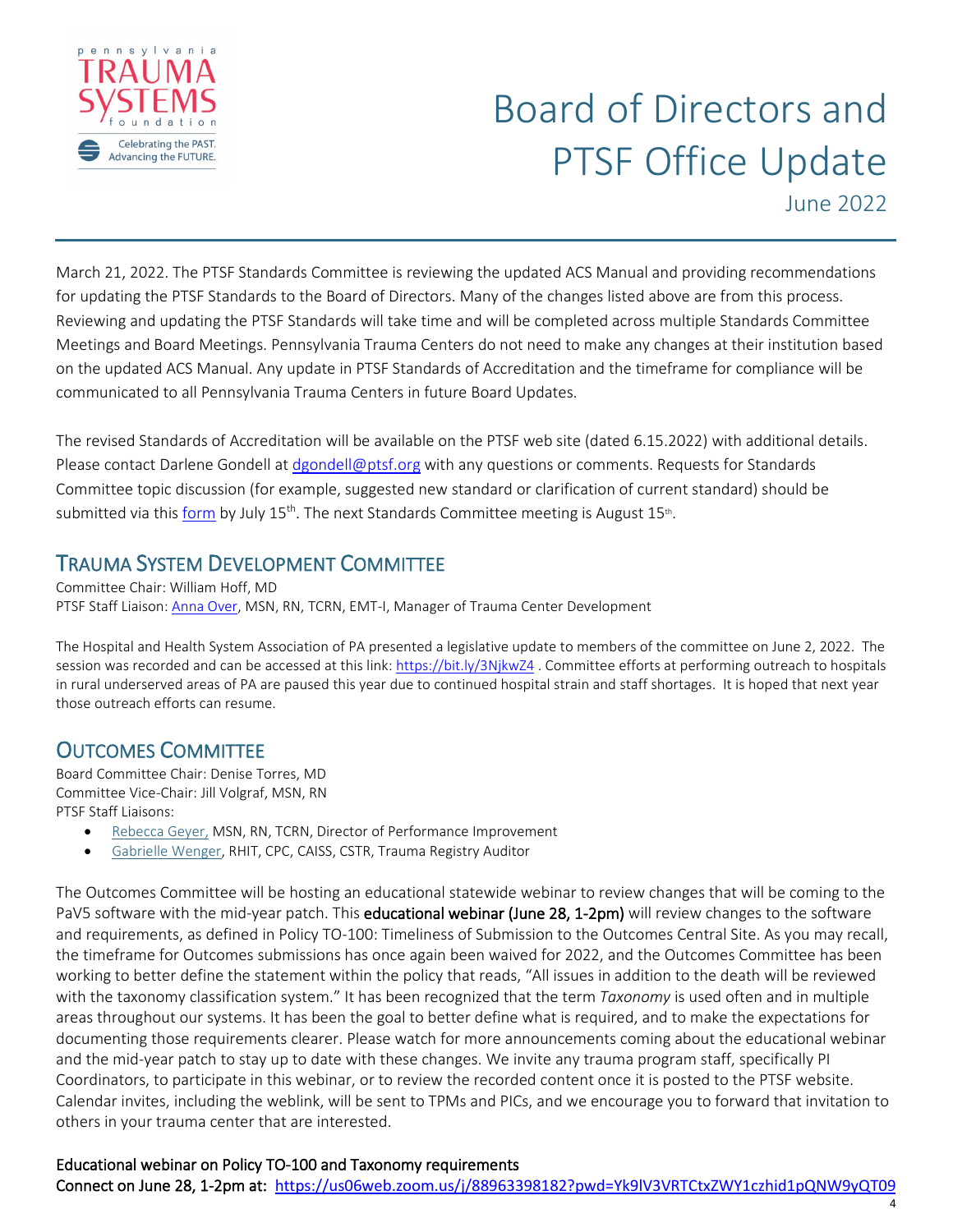

### PTSF STAFF INVOLVEMENT IN BOARD ACCREDITATION DELIBERATIONS

The integrity of PTSF Board Meetings and Accreditation Deliberations is of utmost importance in assuring that all hospital specific decisions made by the Board are done so as objectively as possible without bias. To ensure this, a strict conflict of interest policy is in effect in addition to blinding all hospital specific documents of identifiers. In 2017, PTSF PI staff were excluded from Board discussions involving the accreditation of hospitals. Five years later, the PTSF Board reconsidered this decision and realized that excluding PTSF PI Staff from proceedings is unjustified and by virtue of hearing Performance Improvement concerns PTSF PI staff are better equipped to mentor trauma program staff regarding PI action plans.

### **EDUCATION**

### PTSF ANNUAL FALL CONFERENCE: OCTOBER 6 AND 7, 2022

#### October 6-7, 2022 – Pennsylvania Trauma Systems Foundation (PTSF) Annual Conference & Meeting

PTSF staff members are actively planning for an in-person conference October 6-7, 2022, at the Sheraton Harrisburg-Hershey Hotel, Harrisburg, Pennsylvania. We look forward to returning to an in-person event after two years of connecting virtually during the height of the COVID-19 pandemic. All COVID-19 Safety Mitigation practices recommended by the CDC will be in effect based on COVID-19 community transmission at the time of the event.

2022 PTSF RESEARCH AWARD OPPORTUNITIES<br>As in years past, PTSF will again host a PTSF Research Competition as part of the 2022 PTSF Conference. Awards will be given in the categories of completed research, PTOS data requests, and Injury Prevention. To learn more, go to the Resources area of the PTSF website under "Research and References".

STATE, NATIONAL, AND INTERNATIONAL CONFERENCES/MEETINGS<br>Save the Date . . . for upcoming events. Remember to check these organization's websites—dates are subject to change based on the latest COVID-19 guidance. A complet[e listing](https://www.ptsf.org/wp-content/uploads/2021/11/2021-2031-BY-EVENT-State-National-Meetings-Conferences-12.01.2021.pdf) [2022 and future dates] of local, state, national, and international meetings is posted to the website and updated monthly.

June 1-3, 2022 – [Pennsylvania Emergency Nurses Association \(ENA\)](https://connect.ena.org/pa/events/new-page2) June 6 – 8, 2022 – American Association of Critical-Care Nurses Virtual Conference June 19-23, 2022 – [National Association of State EMS Officials \(NASEMSO\) Annual Meeting](https://nasemso.org/news-events/meetings/)

July 15-18, 2022 – [American College of Surgeons \(ACS\) Quality & Safety Conference](https://www.facs.org/quality-programs/quality-safety-conference)

September 17-21, 2022 – [Governors Highway Safety Association \(GHSA\) Annual Meeting](https://www.ghsa.org/events/Future-Annual-Meetings) September 21-24, 2022 – [81st Annual Meeting of AAST & Clinical Congress for Acute Care Surgery](https://www.aast.org/annual-meeting/2022-annual-meeting) September 30-October 3, 2022 – [Emergency Nurses Association \(ENA\) Annual Conference](https://www.ena.org/events/emergency-nursing-2021#en22)

October 1-4, 2022 – [American College of Emergency Physicians \(ACEP\) Scientific Assembly](https://www.acep.org/sa/) October 6-7, 2022 – Pennsylvania Trauma Systems Foundation (PTSF) Annual Conference